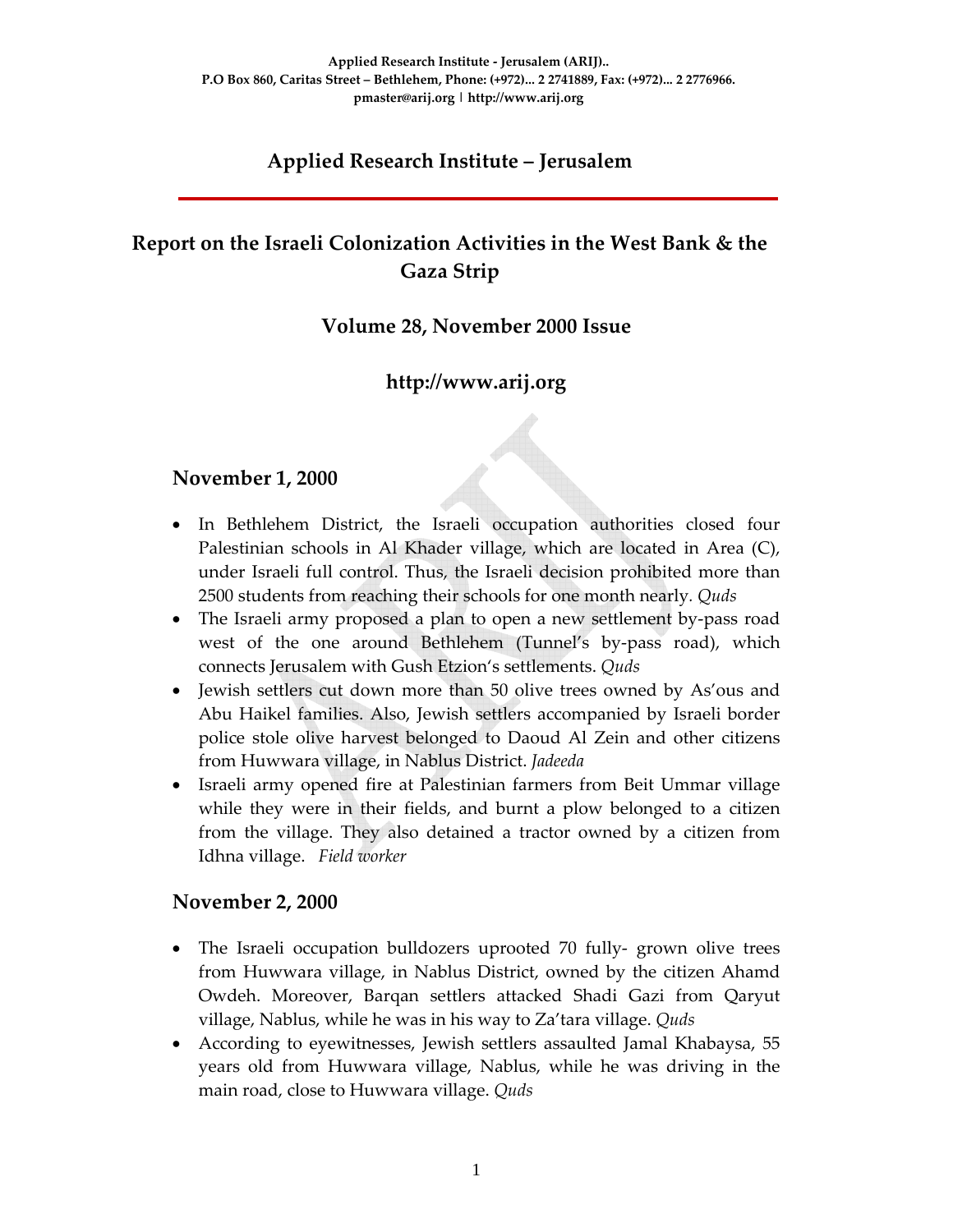## **November 3, 2000**

- According to *Alhayat al Jadeeda* newspaper, The Israeli bulldozers chopped down more than 50 olive trees belonged to the citizens Yousef Daoud and Ahmad Qasem from Huwwara village, in Nablus district.
- The Director of High Education in Hebron Muhammad Al Qawasmy confirmed that the Israeli soldiers still use several Palestinian schools as military bases in the Old City, which prevent many students from reaching their schools. *Quds*
- In Nablus District, Jewish settlers uprooted 400 olive trees from Qaryut village owned by the citizen Hasan Sadek, in order to sell each one with a cost of 100 Shekels (\$25) in Israel. *Quds*

## **November 4, 2000**

• The Israeli government led by PM Ehud Barak ratified a plan to pave the by‐pass road near Al'Auja village, north of Jericho, in order to link Na'ama with Niran settlements. *Quds*

## **November 5, 2000**

- *Al-Quds* mentioned that nine Palestinian workers were injured by the Israeli occupation forces in the Industrial area of Beit Hanoun in Jenin District while they were going to their work. Despite their attack, the Israeli forces detained hundreds of workers for more than one hour in order to prevent them from reaching their places of employment aiming at imposing more pressure on the Palestinian economics.
- A number of settlers assaulted Palestinian citizens while they were passing near Shilo, Shvut Rahel, Homesh and Savei Shomron settlements. Furthermore, the Israeli occupation authorities accompanied by Jewish settlers prohibited Palestinian farmers from picking the olive trees in their groves close to Rafat settlement , which is constructed on Palestinian villages of Haris and Deir Istiya in Nablus District. Also, in Deir El Hatab village, Jewish settlers uprooted a number of olive trees and attacked Palestinian villagers while they were picking their olive crops. *Quds*
- A number of citizens were attacked by Jewish settlers and Israeli Border Police in the Old City of Jerusalem. One of the citizens was Bahgat Deeb, 19 years old who had serious injuries in his head. *Quds*

#### **November 6, 2000**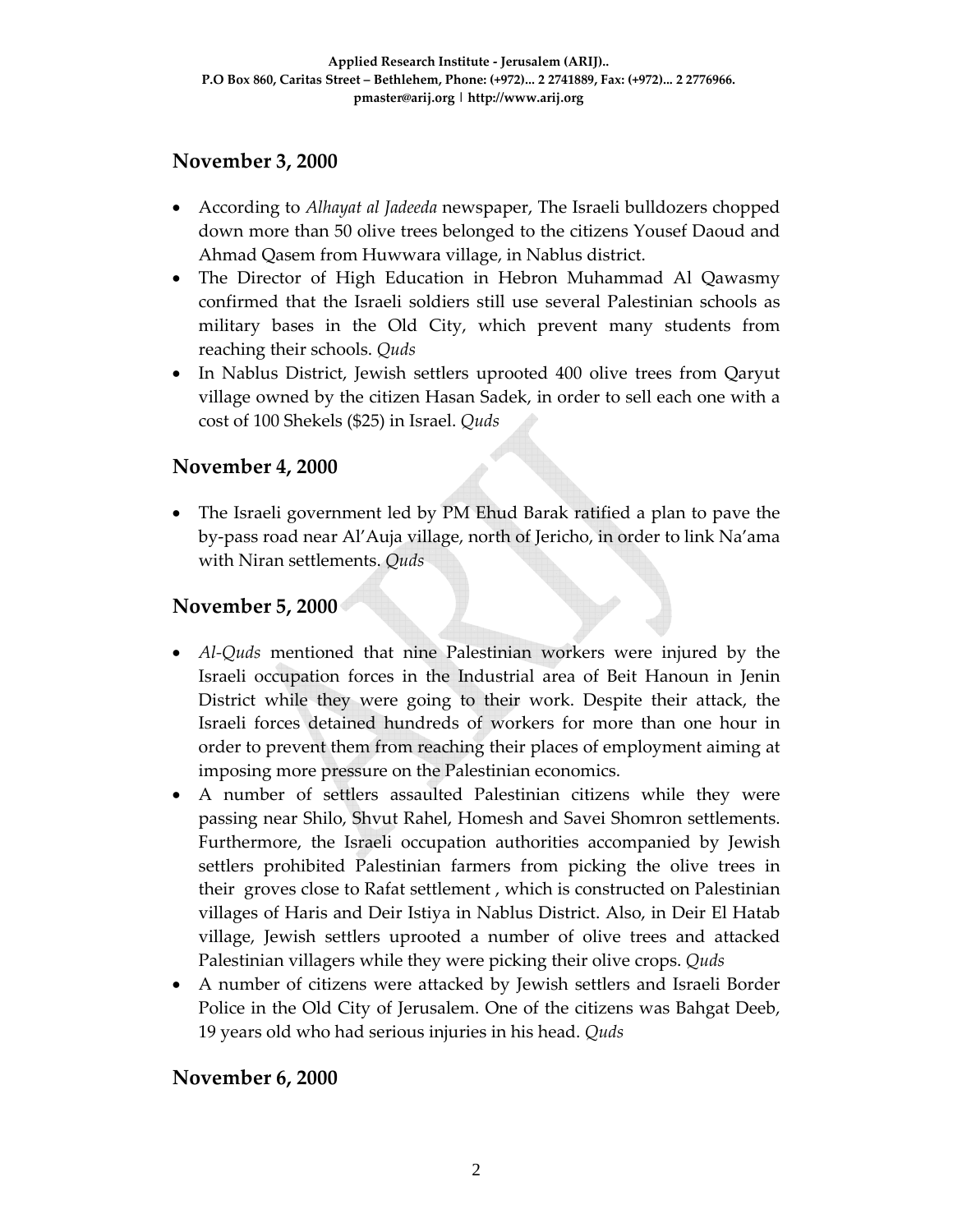- The Israeli occupation authorities closed the northern entrance of Jericho with cement blocks and prevented the Palestinian people from reaching the northern parts of the West Bank. *Quds*
- In Ramallah District, two Jewish settlers attacked the Palestinian citizen Sadek Mahmoud, 52, from Deir Jarir village, while he was grazing his cattle. The settlers burned him with an iron bar and tried to kill him, but fortunately, he managed to escape. *Quds*
- The Israeli bulldozers razed a number of Palestinian agricultural lands in several districts of the West Bank:
	- In Nablus District, the Israeli occupation authorities chopped down nearly 60 fully‐grown olive trees from Huwwara village, and imposed a curfew for more than one month.
	- Israeli forces bulldozed a piece of land estimated at one dunum where an agricultural plastic house was established. The land is located close to the by‐pass road and the checkpoint of Al Jalama, in Jenin District.
	- While in Bethlehem District, the Israeli bulldozers uprooted more than 70 olive trees belonged to Jabr Family, from Beit Sahour. *Quds*
- Hagai settlers uprooted 25 olive trees from Qalqas village in Hebron District, and owned by the citizen Mohammad Abu Turki. *Field worker*

# **November 7, 2000**

- In Qalqiliya District, Jewish settlers cut down 55 olive trees from Immatin village, and owned by the citizen Adel Da'as. Moreover, a group of Jewish settlers uprooted more than 300 olive trees belonged to Mirshed Suleiman and his brothers, from 'Isla village, Qalqiliya. *Quds*
- The citizen Mohammad Abdel Razek, 70 years old from Aqraba village, in Nablus District, died due to an intended accident by a Jewish colonist. The child Amine Al Khafash from Marda village, Nablus, was also killed by the settlers ' car, while he was participating in olive picking. *Quds*
- The settlers of Talmon, which is erected on lands west of Ramallah, continued their policy to cut off water supply and closed the water pump on 6000 citizens from Deir Ibzi' and Kafr Ni'ma villages for forty days consecutively. *Quds*
- The Israeli occupation authorities delivered notification order to the Palestinian citizen Amer Sha'ban from Al Jalama village, in Jenin District,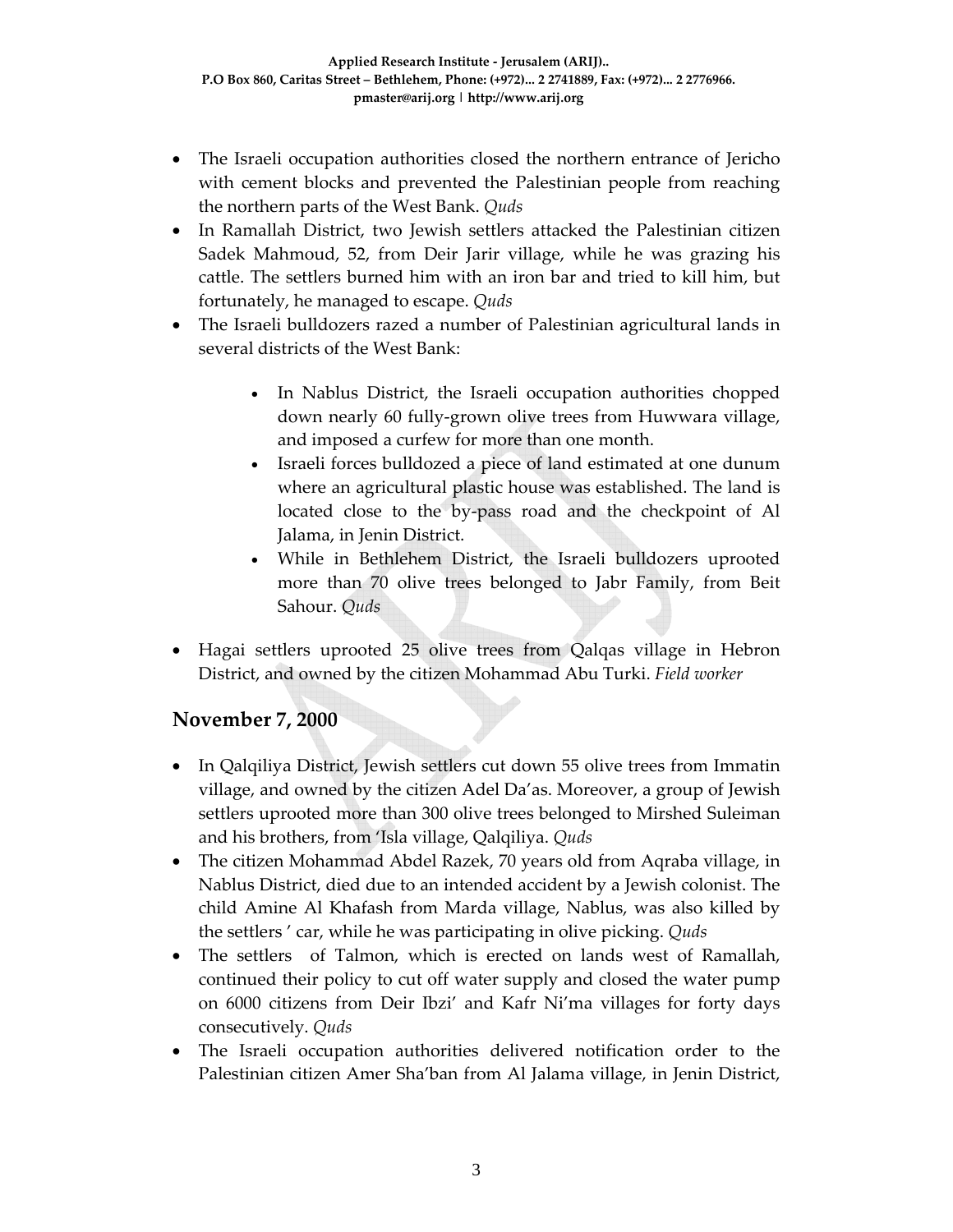to demolish his house, under the pretext of being built without a permit. *Quds*

## **November 8, 2000**

- A number of Israeli soldiers attacked the Palestinian citizen Yousef Marhaj, 19 years of, from the village of Huwwara, causing many injuries in various parts of his body. Moreover, Huwwara village is still suffering from the shortage of food supply and the curfew, which is imposed on the city since the 6th of October 2000. *Quds*
- In Nablus District, Jewish settlers continued their assaults against Palestinian villagers from Huwwara while they were in their groves picking the olive trees or in their houses. *Quds*
- The settlers of Elkana, which is erected on the lands of Qalqiliya cut down more than 100 olive trees belonged to Hasan Abu Qadous and his brother, from 'Azzun village, in Qalqiliya District. *Quds*
- Israeli occupation authorities placed concrete blocks at the entrance of Khirbet al Thawaneh, east of Yatta village. Also, Jewish settlers prohibited Palestinian villagers from plowing their lands, east of Yatta village. *Field worker*

## **November 9, 2000**

- A group of settlers from Shilo, which is constructed at the expense of Qaryut village, in Nablus District, attempted to seize wide areas of Qusra village, south of Nablus, as a preparation to build a new Jewish settlement there. Furthermore, the Mayor of Huwwara pointed out that the total number of uprooted trees by the Israeli forces since Al‐Aqsa uprising reached more than 1000 (50 years old) trees. *Jadeeda*
- The Israeli occupation authorities delivered demolition orders to a number of Palestinian nurseries close to the northern entrance of Qalqiliya, and owned by the citizens Abdel Latif Noufel and Abdel Al Rahim Sa'sa'. Moreover, the Israeli forces started to destroy and bulldozed a number of these nurseries since the beginning of this week. *Quds*
- In Nablus District, Israeli heavy machinery bulldozed wide areas of land from Iskaka village in an attempt to open a new settlement by‐pass road with a width of 50 km and a length of more than 5 km. On the other hand, they uprooted hundreds of olive trees owned by Iskaka inhabitants. Moreover, the bulldozers continued groundwork in a Jewish settlement close to Taffuh settlement and west of Iskaka village*. Quds*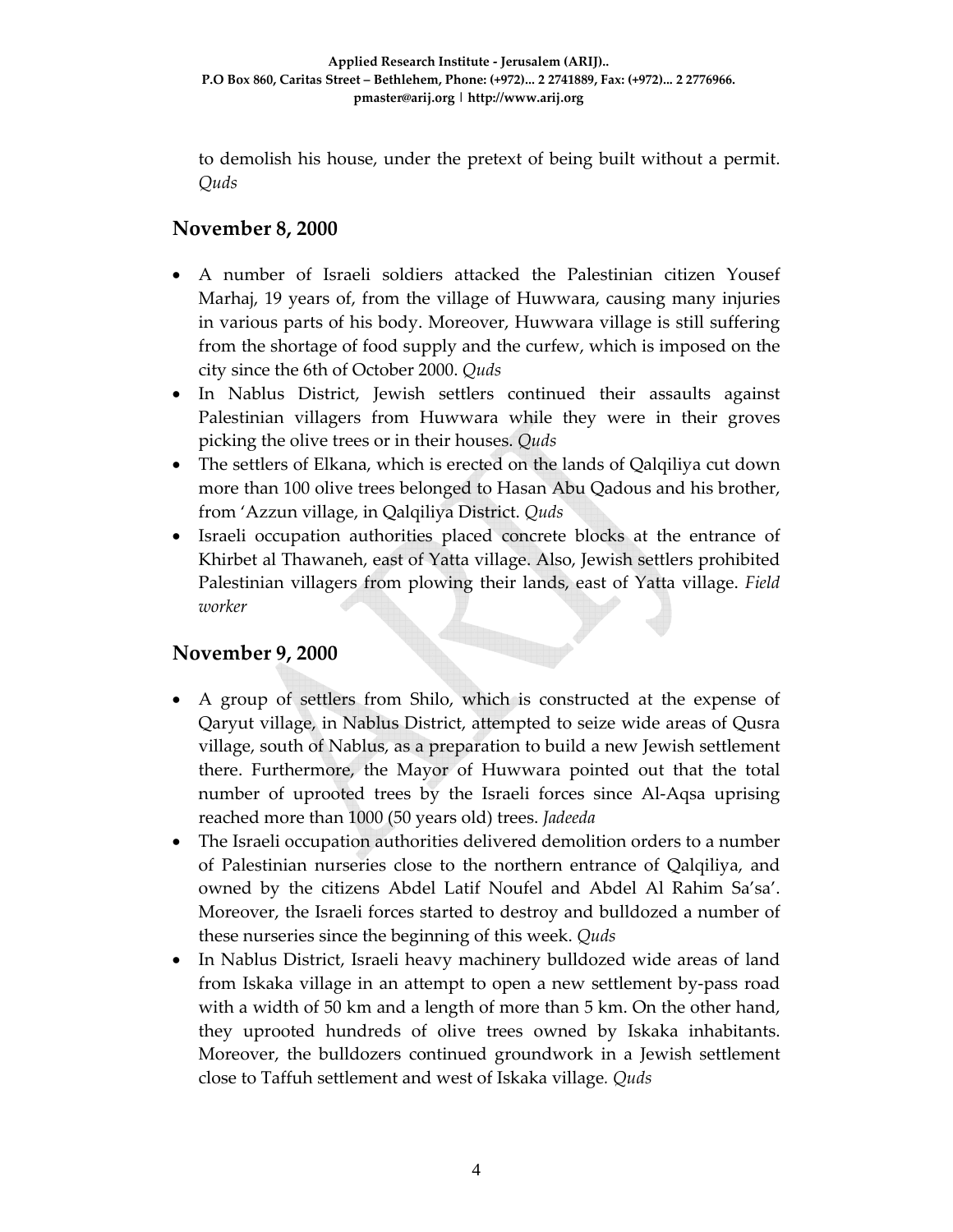- An article appeared in *Al‐Quds* Newspaper stating that a number of soldiers attacked Palestinian farmers and shepherds from Jenin and prohibited them from reaching their lands. According to 'Ala' Al'Ali, the soldiers detained him, ripped his Identity Card and threatened him to be killed if he returns to his land.
- Israeli occupation forces bulldozed a piece of land with an extent of 5 dunums planted with olive trees (12 years old) and owned by the citizen Abdallah Al Thahri. Furthermore, Israeli forces started bulldozing the land of Abu Saha family, located east of Maon settlement, in an attempt to expand it. On the other hand, Jewish settlers opened fire at the Palestinian citizen Moussa Shhadeh from Khirbet Al Thawaneh hamlet and prevented him from plowing his land. *Field worker*

#### **November 11, 2000**

- Jewish settlers have increased their assaults against Palestinian civilians and their properties in Haris village, Nablus where they destroyed dozens of cars and opened fire at Palestinian citizens. *Quds*
- In Nablus District, the settlers of Shilo uprooted 800 olive, almond and vine trees from Qaryut village, which is known as "Al Murjan" And belonged to the citizen Mahmoud Al Qaryutti. They also attacked a Palestinian house owned by Awad Teem, destroyed it and stole large amount of olive crops from it. Moreover, the settlers of Yizhar assaulted a number of Palestinian farmers while they were picking their olive crops in the village of Burin, Nablus. The settlers hit a Palestinian woman, 75 years old with steel bar on her head and then with stones. Another woman, 70, was also beaten. *Quds*
- The settlers of Elazar and Neve Daniyyel, which are constructed on Al Khader village, in Bethlehem District, occupied a hilltop known as Khallet Al Thahr with an extent of eight dunums and owned by Moussa family. *Quds*
- The settlers of Hallamish near Ramallah attacked a Palestinian bus traveling to Deir Abu Misha'l and opened fire at the citizens. The bus was damaged but there were no injuries. Also, Israeli forces closed the main road of Ramallah‐Nablus; imposed a tightened siege on Ramallah and Al Bireh Districts and prevented the inhabitants from entering or exiting the cities. *Jadeeda*
- Jewish settlers attacked three Journalists in Za'tara Triangle, in Nablus District while they were coming back from their work. They destroyed the car completely despite its yellow signboard. *Quds*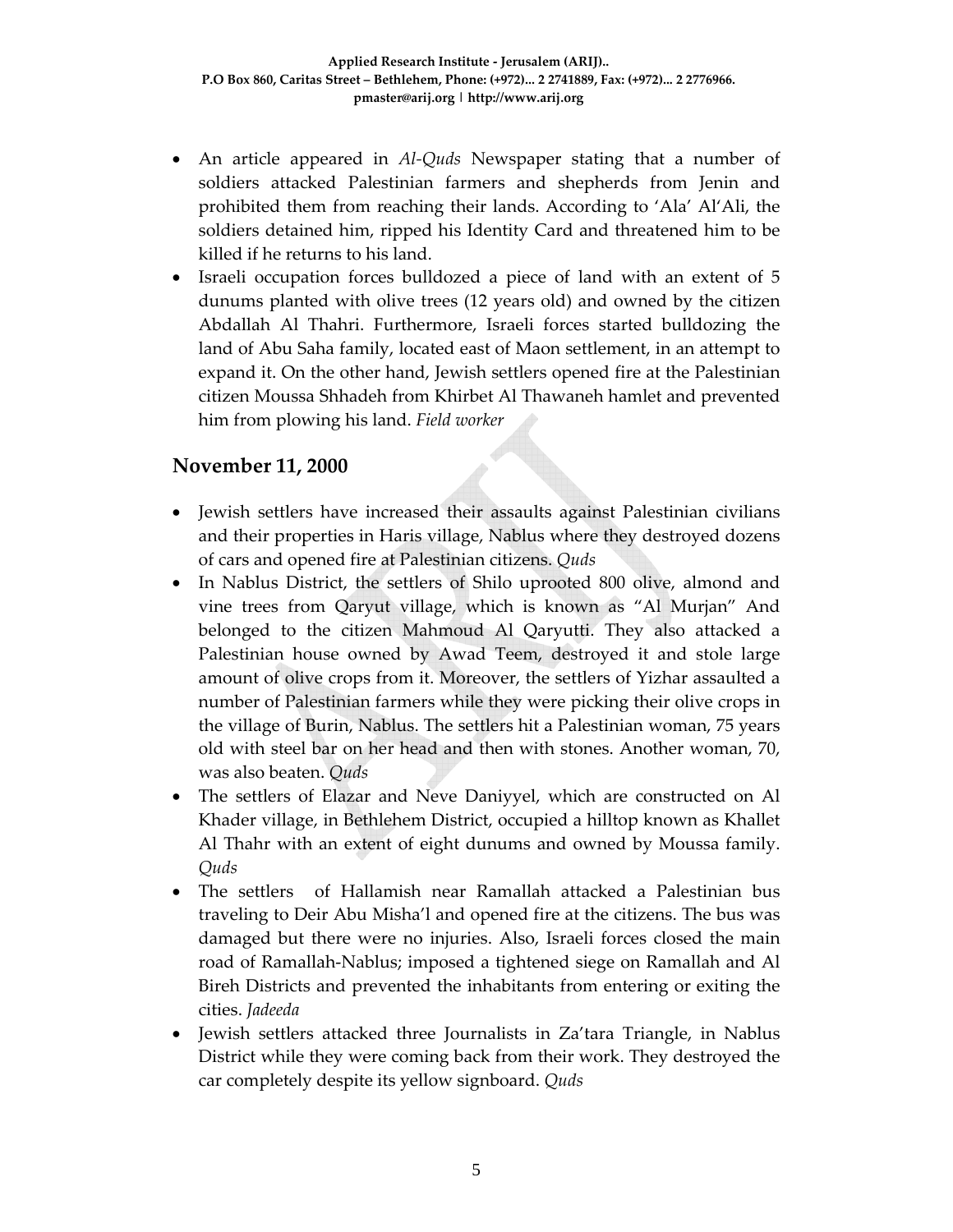## **November 13, 2000**

• Israeli military forces started bulldozing large areas of land estimated at 300 dunums located in Umm Safa village, Ramallah. They also prevented the villagers of Jibiya from picking their olive crops in order to expand the nearby settlements. *Field worker*

## **November 14, 2000**

- A group of settlers form Hallamish, uprooted 350 olive trees belonging to Palestinian inhabitants in the village of Deir Nidham, in Ramallah District. *Jadeeda*
- Jewish settlers accompanied by Israeli military forces continued their attacks against Palestinian citizens in Nablus District, opened fire at a number of houses in Huwwara, Burin, Salim and Deir Sharaf villages and closed them by cement blocks. *Jadeeda*
- Israeli occupation bulldozers destroyed a number of agricultural nurseries and commercial shops in the southern parts of Qalqiliya close to the Israeli checkpoint and belonged to a number of Palestinian citizens. The losses are estimated to be NIS 50 million. On the other hand, Jewish settlers accompanied by the Israeli soldiers closed the entrances of As Sawiya village south of Nablus District by cement blocks due to the violent clashes between the settlers and the Palestinians. Moreover, Jewish settlers demolished a barracks owned by Jihad Al‐Huwari and stole two horses. While in Haris village, Israeli bulldozers cut down 200 fully grown olive trees in the village of Khallet Hamed, west of Haris, and belonged to Hussni 'Aqel and his brothers. *Quds*

## **November 15, 2000**

- Extremist Jewish settlers threw Molotov cocktails on the house of Daoud 'Alayyian from Beit Safafa village in Jerusalem causing damage to all of its contents. Daoud added that this is the third time that his house was attacked by the settlers. *Quds*
- The Israeli occupation forces closed all track roads that were used by the citizens since the closure of the main road Ramallah‐ Beituniya Districts, close to Ofra military checkpoint. They also prevented the Palestinian cars from passing through the by‐pass road near Rafat settlement. Moreover, Israeli forces uprooted hundreds of olive and fig trees from Silwad, in Ramallah District. *Quds*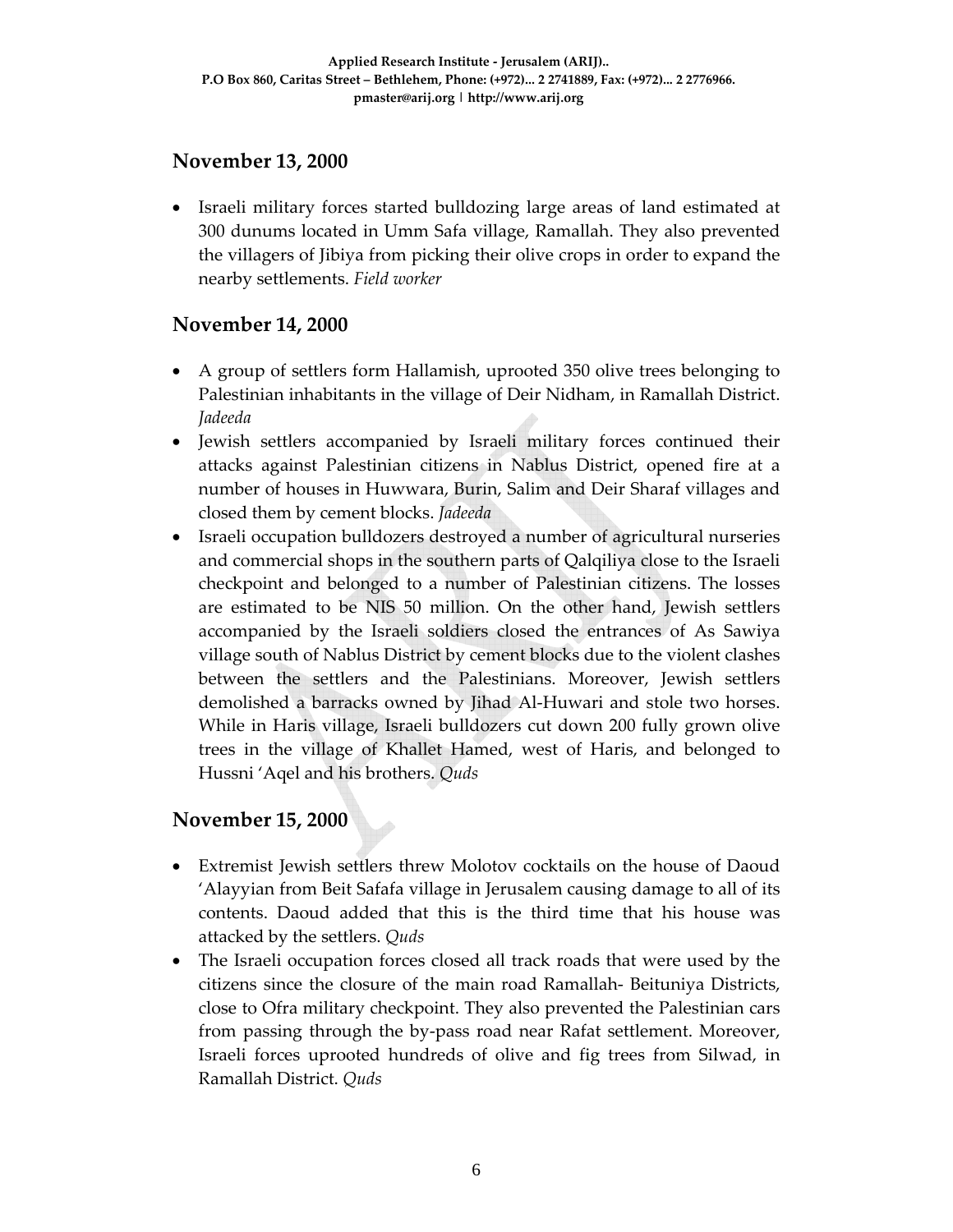- Ofra settlers tried to storm Silwad village and attacked other Palestinian villages in Ramallah District. In addition, Israeli bulldozers accompanied by Ofra settlers uprooted 100 olive and fig trees from Silwad village, in Ramallah District. Also, Jewish settlers chopped down 120 olive trees from 'Abud village, Ramallah, and owned by Palestinian villagers. *Quds*
- Hallamish settlers accompanied by Israeli Army opened fire at the Palestinian citizen Shadi Misbah (18 years old) from Qarawat Bani Zeid, and prevented the ambulance from carrying him to Ramallah Hospital. Moreover, Jewish settlers tried to seize plots of lands from the village of Qarawat Bani Zeid, and prevented the farmers from picking their olive crops. In addition, Israeli authorities besieged the Palestinian village of Sinjil, in Ramallah District and imposed a curfew on it. *Field worker*

#### **November 16, 2000**

- In Ramallah District, Hallamish settlers evicted Palestinian inhabitants from An Nabi Salih village, prohibited the villagers from picking their olive crops and destroyed the main road that connects An Nabi Salih village with Ramallah city. *Quds*
- A report published by the Israeli Newspaper "Ma'ariv" stating that Ultra Jewish settlers assaulted Kefl Haris citizens in Nablus District, and shot at village houses and their olive fields. *Quds*
- Jewish settlers uprooted 12 (more than 100 years old) olive trees from Silwad village, in Ramallah District and belonged to the citizens Mohamad Hamad and Wade'I Rayia. Moreover, the report pointed out that another 18 olive trees, owned by 'Awad Owdeh, were uprooted from the village. *Field worker*

## **November 17, 2000**

• Two Jewish settlers opened fire at the Palestinian Jerusalemite Mohamad Al Khatib while he was coming back to his house, in Qalandiya Camp, north of Jerusalem. *Quds*

#### **November 18, 2000**

• Israeli occupation bulldozers destroyed wide areas of Madama village, in Nablus District as a preparation to open a new settlement by‐pass road. On the other hand, Jewish settlers set up a number of caravans and housing units in a Jewish settlement, which is constructed on the palestinian village of Bab Al‐Thanieh, south of kafr Qalil. Moreover, As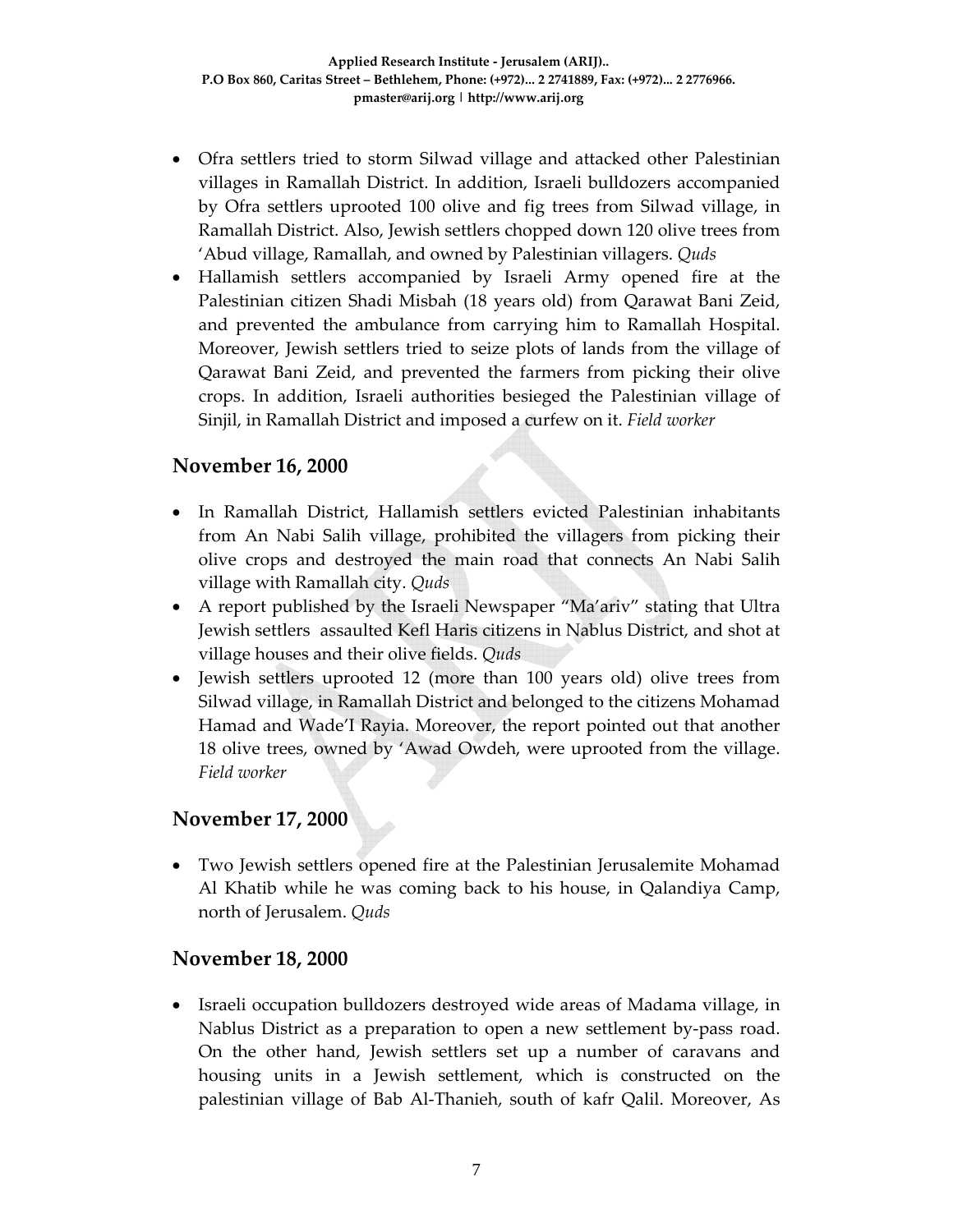Sawiya village which is located between Ramallah and Nablus, was exposed to an intensive campaign by Eli settlers which included cutting down hundreds of olive trees*. Jadeeda*

- Israeli military forces erected a martial point in Haris village, Nablus, on the roof of the citizen's house Tahseen 'Aqel. On the other hand, the Israeli forces seize a piece of land, owned by the citizen Mohammad 'Aqel from Haris village, in Nablus District aiming at constructing a fixed and guarding point for forty five days. *Quds*
- Israeli occupation forces destroyed the agricultural crops in Tubas, in Nablus District and prevented the villagers from transferring their harvest to Jenin and Nablus Districts. Furthermore, a group of Jewish settlers attacked Palestinian citizens from Tura village, Jenin while they were picking their olive crops and uprooted tens of olive trees. *Quds*

#### **November 19, 2000**

• According to Al-Quds Daily, Kedumim settlers which is constructed on the village of Kafr Qaddum, in Qalqiliya District chopped down a number of olive trees belonged to the citizen 'Eid Saleh and they also stole the olive sacs from the citizens of Kafr Qaddum village. *Quds*

#### **November 20, 2000**

• In Burin and Madama villages, in Nablus District, Jewish settlers tried to open fire at tens of Palestinian farmers while they were picking their olive crops in an attempt to draw them out of their orchards. *Jadeeda*

## **November 21, 2000**

- In Nablus District, Ultra Jewish settlers broke into Huwwara village and shot fire at Palestinian civilians and their properties. Moreover, the settlers burnt a gas station and a mosque in the village of Huwwara. *Ayyam*
- The faculty of Arts in Al Najah University in Nablus District, denounced the attack (by the settlers) on Maria Giesh, a teacher in the French Department and her husband, causing an injury in his head and thus he was taken to the hospital. *Quds*
- Israeli military forces attacked the Palestinian village of Husan close to Bethlehem District; inspected a lot of houses and arrested tens of Palestinian citizens. *Quds*
- Jewish settlers accompanied by Israeli Military Border destroyed wide areas of agricultural lands from Deir Istiya village, in Nablus District,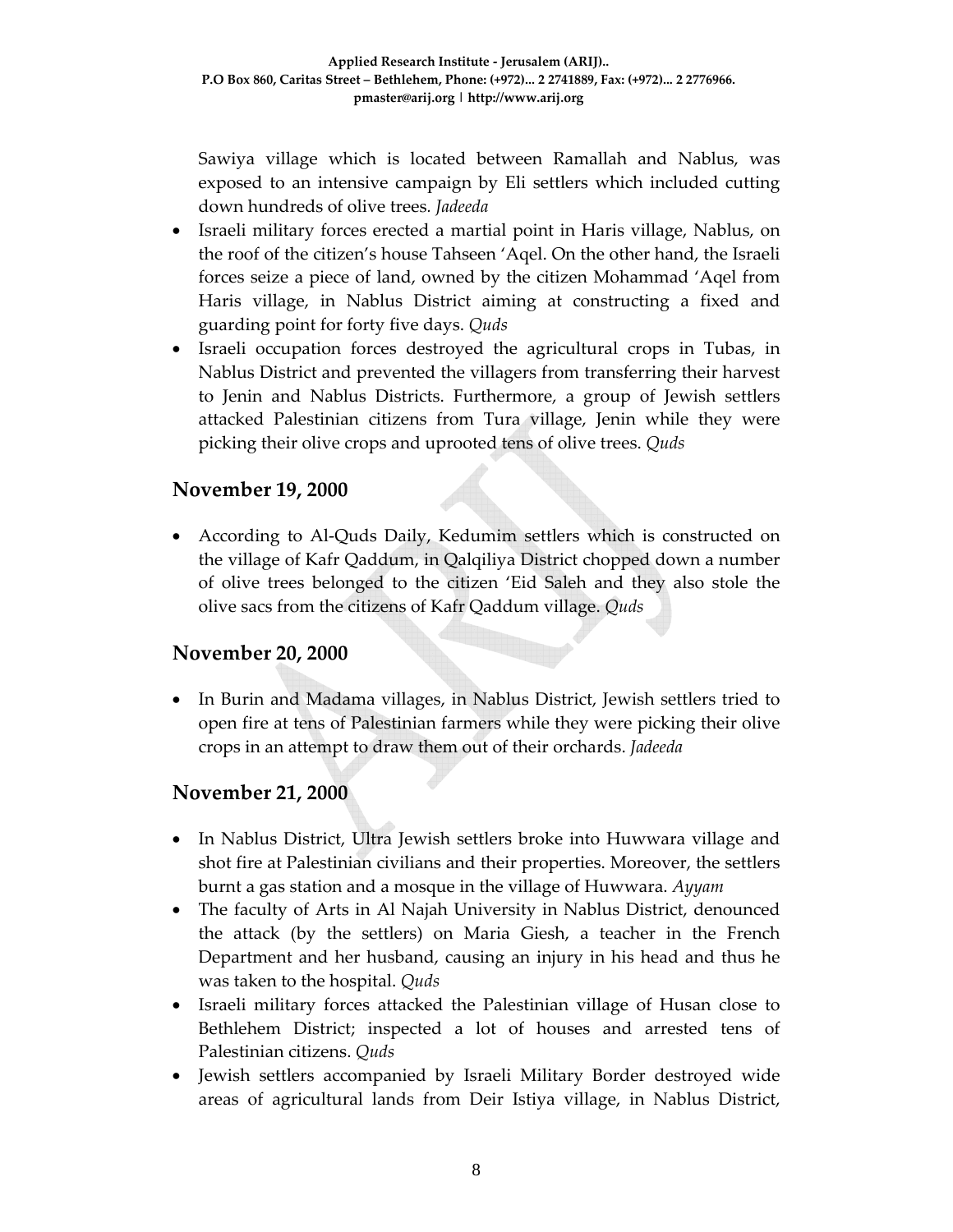belonged to Abu Zeid family. According to eyewitnesses, Jewish settlers uprooted the oldest olive tree (150 years old) in the village of Deir Istiya. Thus, uprooting of olive, fig and almond trees are the main targets for the Israeli occupation bulldozers. On the other hand, Israeli bulldozers destroyed the secondary roads near Kafr 'Akab and Samiramise that connect Jerusalem and Ramallah Districts. They also damaged the main water network that supply the villages with water and prevented the employees from fixing it. *Quds*

- In Bethlehem District, Israeli occupation bulldozers continue their policy to damage more agricultural lands in Bethlehem District. They destroyed a 18‐dunum plot owned by the Palestinian citizens 'Imad Zeit and Elias As Saras near the Etzion Bloc, Bethlehem, as a preparation to be annexed to the nearby settlement. According to Zeit who stated that Israeli forces are aiming to open new by‐pass roads at the expense of Palestinian villages, while supervisors believe that the Israeli occupation forces intend to replace the existing by-pass road which connects Jerusalem with southern Jewish settlements, due to the violent clashes that are taking place in the West Bank and Gaza Strip. Furthermore, in Qalqiliya District, Israeli bulldozers accompanied by Israeli settlers from Immanuel settlement settlers bulldozed agricultural plots estimated at 100 dunums cultivated with olive and almond trees, and owned by Palestinian villagers from Jinsafut village. *Quds+ Jadeeda*
- Jewish settlers destroyed a 5-dunum plot cultivated with vine trees close to Karmei Zur settlement in Beit Ummar village, Hebron and belonged to Abu 'Ayyash family. Moreover, Israeli authorities started bulldozing land pertaining to Mohamad Jaber, south of the new settlement neighborhood that is located east of Kharsina settlement. *Field worker*
- Israeli authorities seized a 40 dunums of land from Beitillu village near Nahliel settlement. Moreover, they bulldozed 100 dunums of land from Ni'lin village, as a preparation to be annexed to Qiryat Sefer settlement. *Field worker*

#### **November 22, 2000**

• In Nablus District, Jewish settlers accompanied by Israeli soldiers attacked Palestinian houses, trees and properties in Salim village. They opened fire at the civilians and chopped down more than 44 (40 years old) olive trees belonged to the citizen Mohammad Ishtiya. Furthermore, Jewish settlers and Israeli forces cut down a number of olive trees in Haris village, Nablus. Thus, during this month 69 olive trees were **uprooted as following:**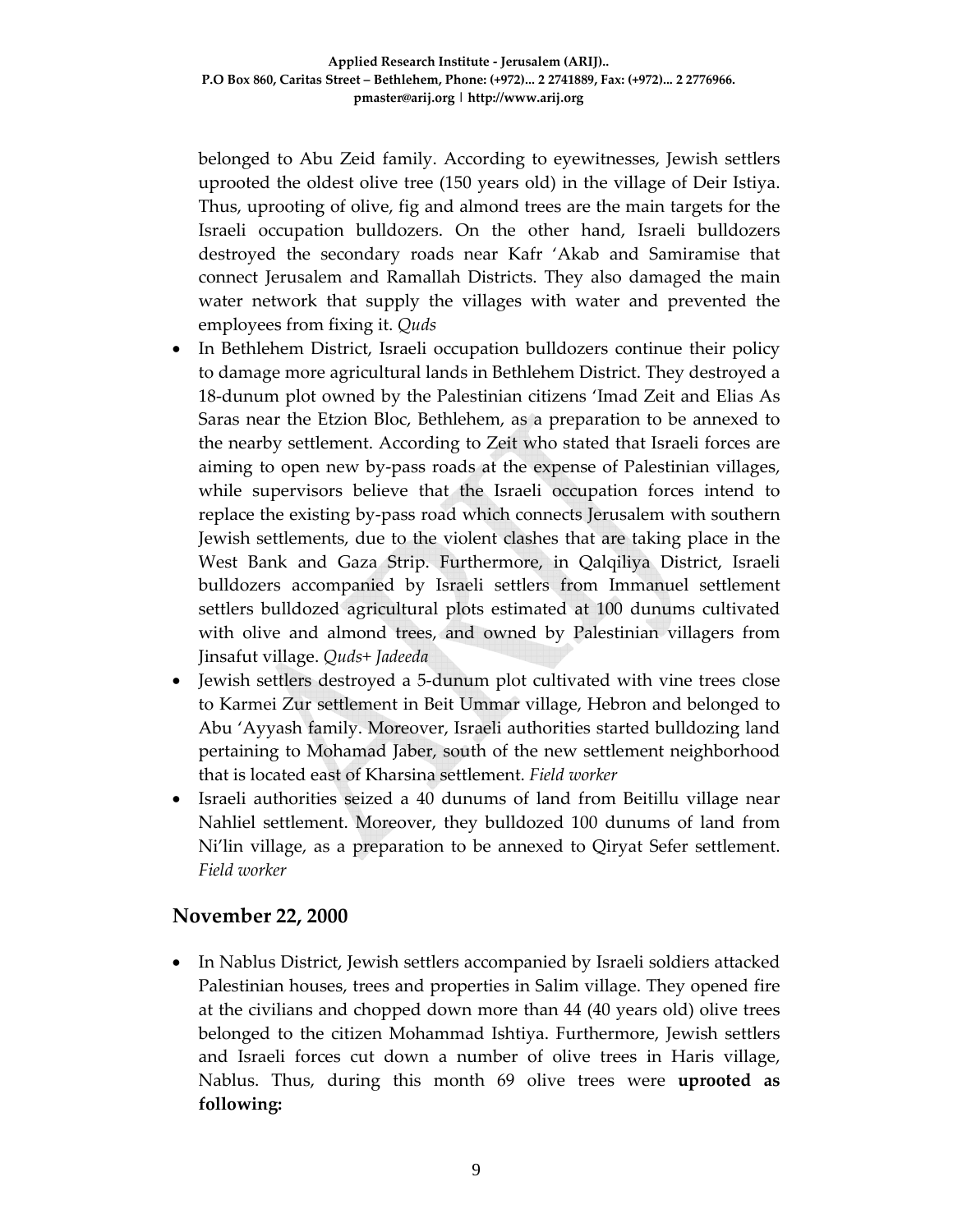- 31 olive trees belonged to Mashhour Shaker
- 12 olive trees belonged to Rajeh Hasan
- 26 olive trees owned by Abdel Aziz Qasem. *Quds*
- The Palestinian citizens of Deir Nidham village, northwest of Ramallah District, confronted Jewish settlers who seized a Palestinian hilltop where they shot fire at the villagers causing the injury of three persons. In addition, eyewitnesses stated that Hallamish settlers injured a Palestinian civilian from An Nabi Salih village, northwest of Ramallah District. Also, Jewish settlers of Ofra and Shilo, attacked two Palestinians from Yabrud village, in Jenin District and injured them at the western entrance of Silwad village, Ramallah. Moreover, a group of Jewish settlers from Shaked opened fire at Palestinian farmers from Tura al Sharqiya village while they were picking their olive crops. *Jadeeda*

#### **November 23, 2000**

- A Jewish colonist from Beit Arye ran over the Palestinian child Suzan Atieh, form Al Lubban al Gharbi village, in Ramallah District. Atieh was injured in her pelvis. *Quds*
- In Nablus District, Jewish settlers uprooted 500 fully-grown olive trees from Haris village. According to the villagers, more than 1000 olive trees were cut down by the Israeli bulldozers and the settlers in the village, since the beginning of the clashes in the Palestinian Territories*. Quds*
- According to the Israeli Newspaper *Ha'aretz,* Jewish settlers *from* Ofra shot at two Palestinians from 'Ein Yabroud village, near Ramallah who tried to drive out of the village to evade the closure on the town.
- Israeli occupation authorities announced that 24 new settlement -housing units were constructed in Adora settlement and another 24 units were built in Telem settlement. *Field worker*

#### **November 24, 2000**

- Israeli occupation authorities prevented the Palestinian farmer Salim Abu Al Rab and his family from Qabatiya village, in Jenin District from reaching their land for the third day consecutively. Abu Al Rab confirmed that they were exposed to an intensive attack while they were picking their olive crops and Israeli soldiers shot fire at them for 20 minutes and evicted them from the land without any reason. *Quds*
- In Jericho District, Elisha settlers burned down the Palestinian "Green Jericho company" causing the damage of the green houses and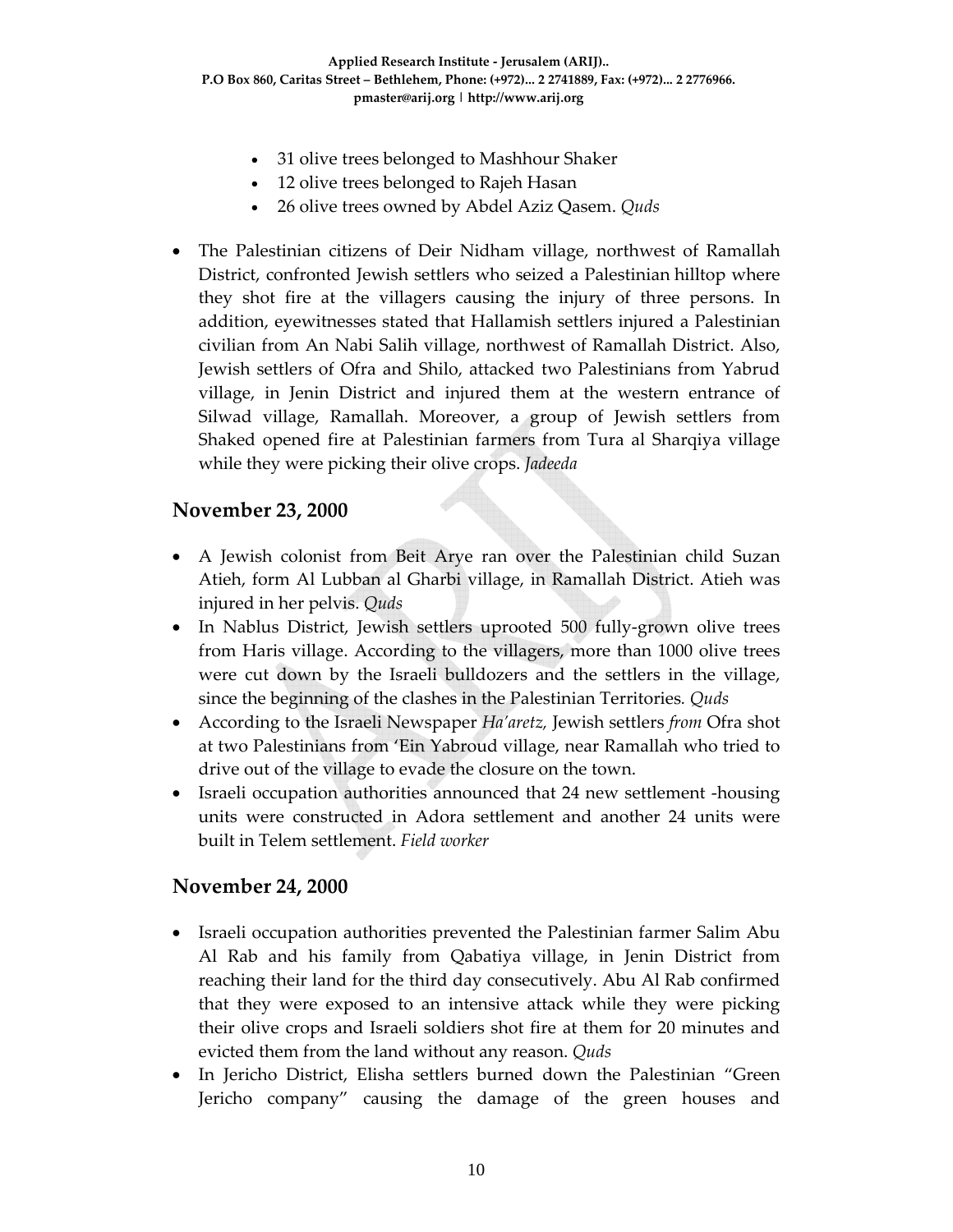agricultural plants. Eyewitnesses stated that this act damaged more than 4 dunums of agricultural land, adding that the losses were estimated to be more than \$ 4 million. *Quds*

## **November 25, 2000**

- Israeli occupation authorities re-imposed the curfew on Hebron District, especially on H2 area of the city, which has been in place continuously since the beginning of the Intifata on September 28, 2000. *Quds*
- Palestinian citizens of Al Bireh confronted the Israeli bulldozers, which destroyed wide areas of Palestinian land and uprooted tens of palm trees from the village under the pretext that a number of clashes are taking place at the northern entrance of Al Bireh. *Jadeeda*
- In Hebron District, Israeli occupation bulldozers destroyed a 10-dunum plot cultivated with almond and vine trees in Beit 'Einun village, close to the by‐pass road number 60 and belonged to the Palestinian citizen Roushdi Al Ja'aberi. Furthermore, Jewish settlers damaged plots of agricultural lands owned by Palestinian citizens from Yatta village, Hebron and close to the Susiya and Maon settlements, where they uprooted a number of almond trees and threatened the villagers if they return to the lands. On the other hand, Israeli occupation authorities seized the Palestinian house of Nasser Al Natsheh from the village of Beit'Einun. *Jadeeda*

## **November 26, 2000**

- Israeli occupation authorities chopped down more than 146 fully-grown olive trees from An Nabi Salih village, in Ramallah and owned by the Palestinian family of At‐Tamimi. *Field worker*
- In Bethlehem District, Israeli occupation forces assaulted the Palestinian citizen 'Izat Abdel 'Aroush from Yatta village, Hebron, and injured him while he was in his car passing road number 60. According to Al 'Aroush who stated that Israeli forces stopped him and started to beat him without any reason. *Quds*
- Ofra settlers uprooted 61 olive trees planted on 8 dunum plot and belonged to Al Haj Abdel Fattah Abdel Qader, from 'Ein Yabrud village. *Field worker*

## **November 27, 2000**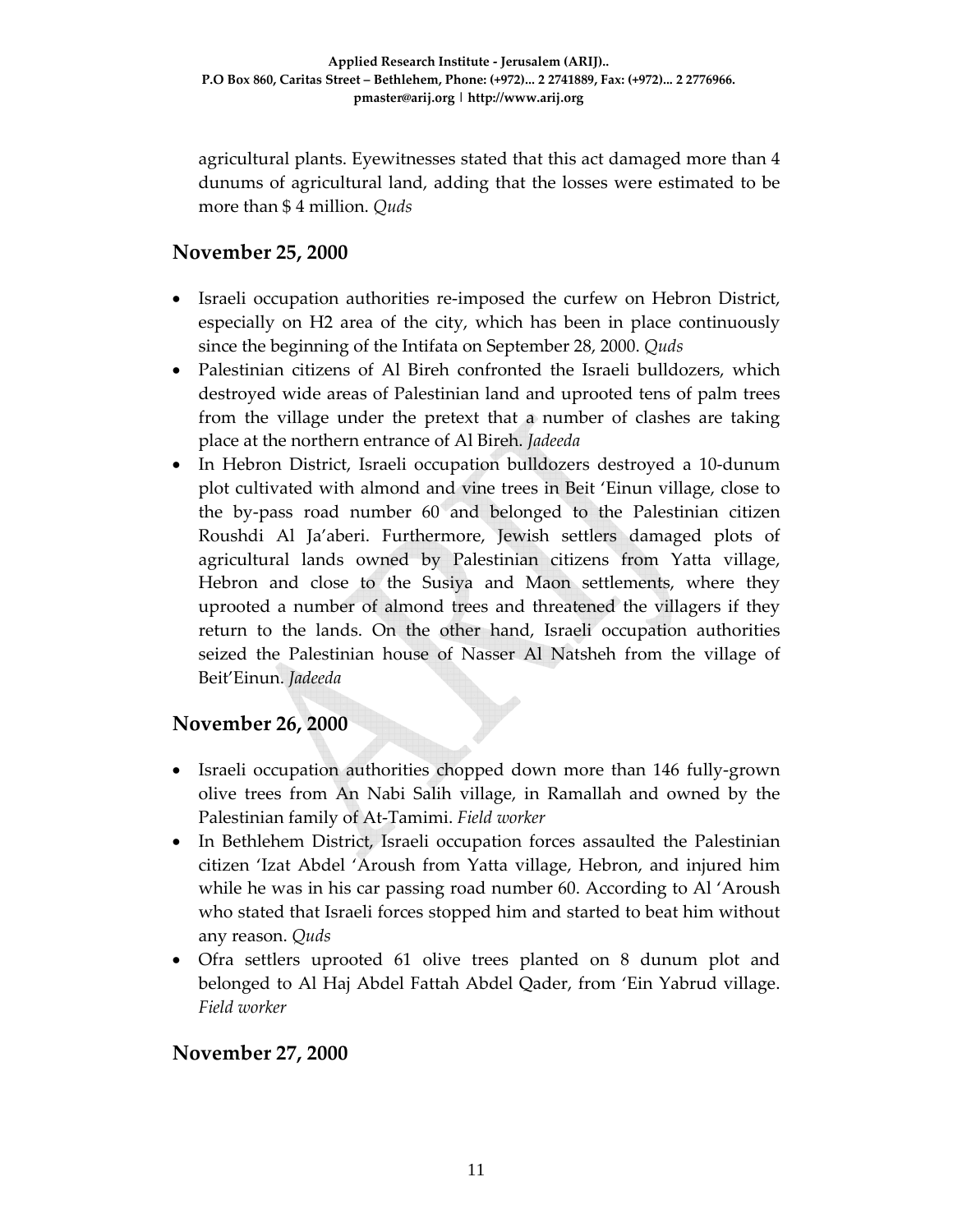- The Israeli government led by PM Barak gave the green light for building 607 new housing units in the West Bank and Gaza Strip. Moreover, the Israeli Ministry of Housing published a new tender last month for the construction of 76 housing units in the settlement of Elkana in Nablus District. *Quds*
- In Nablus District, Israeli occupation authorities prevented 30 Palestinian workers from Qabalan village from going to their work in Jerusalem. They arrested four of them and detained them for several hours. *Quds*
- The settlers of Qiryat Sefer protected by Israeli occupation forces closed the northern road (close to the settlement ) leading to the Palestinian villages and towns of Ramallah and Al Bireh, in an attempt to disconnect them from Qiryat Sefer settlement . *Quds*

## **November 28, 2000**

- A group of settlers from Kedumim stole the olive crops that belonged to the citizen Abdel Kader Abdel Hamid from Kafr Qaddum village, in Qalqilyah District. Abdel Hamid pointed out that the settlers stole 14 pouches of his olive crops and others owned by Amneh Rayyan. *Quds*
- Israeli bulldozers started bulldozing a‐300 dunum plot in Silwad village, close to Ofra settlement, in Ramallah District and belonging to the family of Hamed. Eyewitnesses said that Israeli surveyors were surveying plot of lands in the village after evicting 7 Bedouin families. The bulldozed land is located between Ofra and the new settlement, east of Ofra aiming at connecting the two settlements together. *Field worker*

## **November 29, 2000**

- Israeli bulldozers demolished a house in the village of Al Khader, near the by‐pass road number 60, in Bethlehem District. The act of demolition took place while the family of Al Masri was in Jordan. On the other hand, Israeli bulldozers started to open a new by‐pass road across Deir Abu Da'if village, east of Jenin starting from Kaddumim settlement direct to the north. The new road will confiscate tens of agricultural lands belonged to the village. *Quds*
- Israeli heavy machinery damage pieces of land from Salim village, Nablus, close to the Elon Moreh settlement and cut down 900 olive trees belonged to the Palestinian family of Ishtiya. The citizens confronted the bulldozers endeavoring to prevent there act, thus Israeli forces began to shot at them and injured Palestinian citizens from the village. Furthermore, Jewish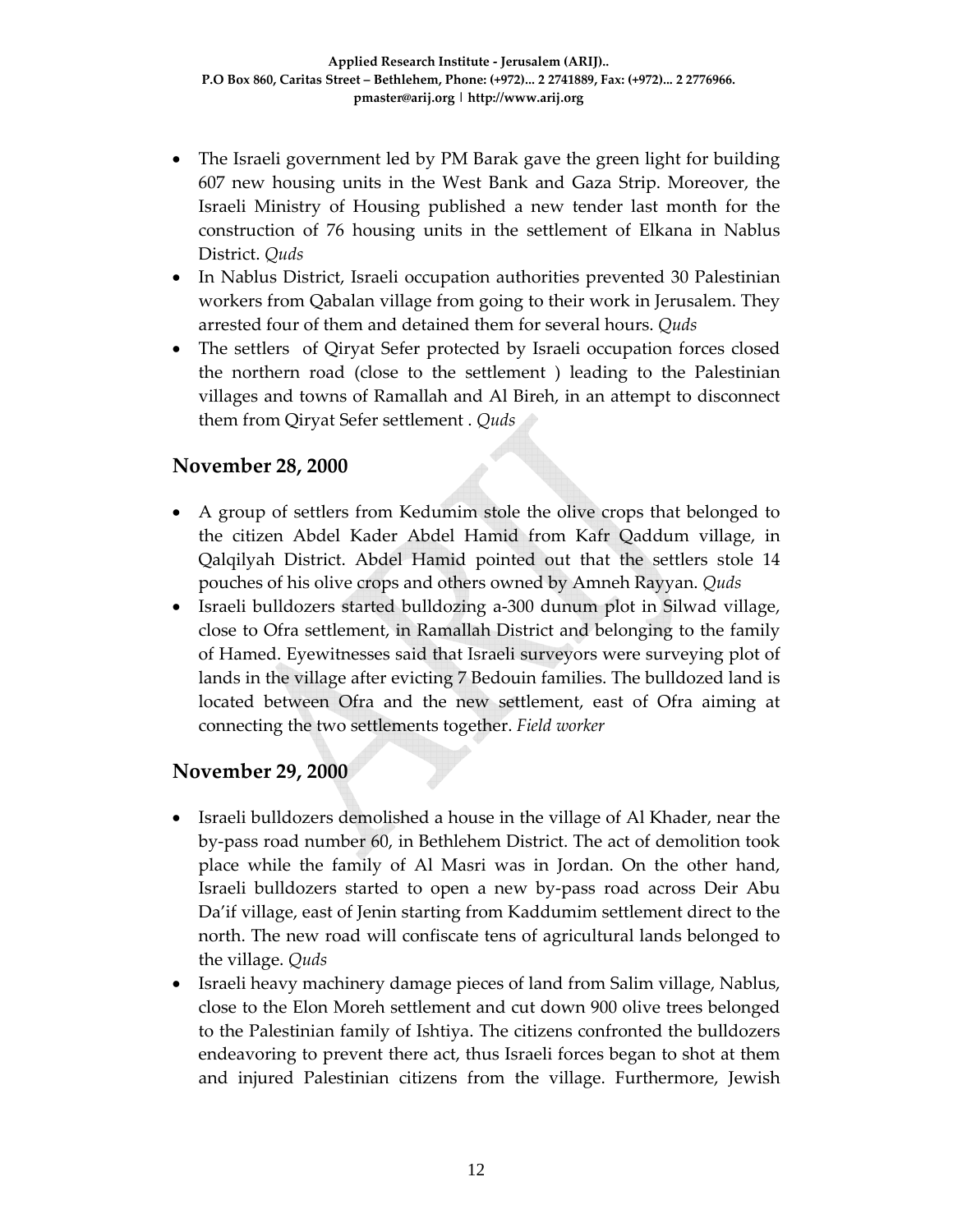settlers uprooted a number of olive trees in Far'un village, in Tulkarm District and owned by the citizen Salim Abdel Rahman. *Quds+Jadeeda*

• Israeli authorities accompanied by military bulldozers destroyed several agricultural nurseries in Beit Sira village, west of Ramallah. Tens of olive trees were threatened to be uprooted in the second time by the settlers. Moreover, Jewish settlers burnt a 6‐dunum land cultivated with cucumber, tomato and bean owned by Palestinian citizens from al Jalama village, in Jenin District. *Jadeeda*

#### **November 30, 2000**

• Maale Hever settlement is undergoing an expansion campaign at the expense of the nearby Palestinian land, where tens of olive trees belonging to the Palestinian citizen Mohammad Al Manasreh from Bani Na'im village were cut down by the Israeli bulldozers and damaged about 100 dunums of agricultural land. *Jadeeda.*

| <b>District</b>  | Land<br><b>Confiscated Threatened</b> | Land             | Uprooted/<br>Confiscated/burnt/razed<br>Trees | <b>Houses</b><br><b>Demolished Houses</b> | <b>Threatened</b> |
|------------------|---------------------------------------|------------------|-----------------------------------------------|-------------------------------------------|-------------------|
| <b>Nablus</b>    |                                       | $\theta$         | 3143                                          | $\Omega$                                  | $\mathbf{0}$      |
| Jenin            |                                       | $\Omega$         | $\theta$                                      | 0                                         |                   |
| <b>Bethlehem</b> | 26                                    | 0                | 70                                            |                                           |                   |
| Hebron           | 120                                   | $\overline{0}$   | 800                                           | $\Omega$                                  |                   |
| Qalqilyia        | 100                                   | $\boldsymbol{0}$ | 2305                                          | 0                                         |                   |
| Ramallah         | 740                                   | $\theta$         | 806                                           | 0                                         |                   |
| Jericho          | 4                                     | $\overline{0}$   |                                               | 0                                         | 0                 |
| Total            | 991                                   | 0                | 7124                                          |                                           |                   |

**The Monthly** overview report gives a list of the Israeli Violations in the Occupied Palestinian Territory which are based on reports provided by field workers and\or by one or more of the following news sources: Al‐Ayyam daily newspaper, Al‐Quds daily newspaper, Palestinian National Information Center, Haaretz Daily Newspaper, The Jerusalem Post ‐ English‐language daily newspaper, International Press Center, Palestine News Agency‐Wafa, Ma'an News Agency, and Yediot Achronot.

The text is not quoted directly from the sources but is edited for size and clarity.